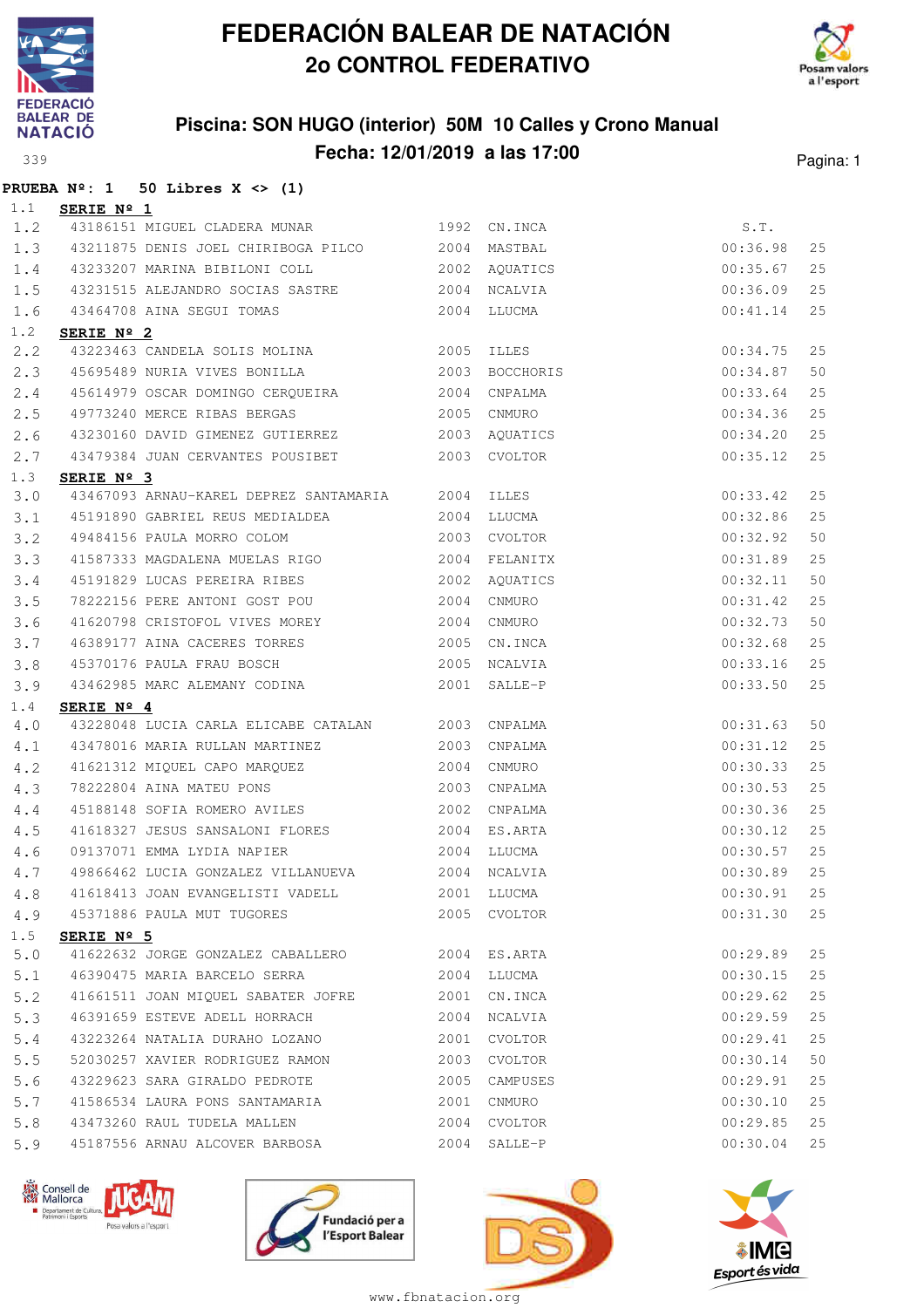



### **Piscina: SON HUGO (interior) 50M 10 Calles y Crono Manual Fecha: 12/01/2019 a las 17:00** Pagina: 2

#### **PRUEBA Nº: 1 50 Libres X <> (1)**

| 1.6         | SERIE Nº 6          |                                                  |      |              |          |    |
|-------------|---------------------|--------------------------------------------------|------|--------------|----------|----|
| 6.0         |                     | 41513796 MANUEL MAGALHAES FERNANDEZ 2004 CNPALMA |      |              | 00:28.99 | 25 |
| 6.1         |                     | 43461489 TONI FRAU SIQUIER                       | 2002 | CVOLTOR      | 00:28.89 | 25 |
| 6.2         |                     | 43223467 EMMA SANTOS KOFOD 2002                  |      | NCALVIA      | 00:29.52 | 50 |
| 6.3         |                     | 2003<br>09303721 ROBERT NAPIER                   |      | LLUCMA       | 00:28.51 | 25 |
| 6.4         |                     | 43205846 MARTA TORRENS CALVO 1998                |      | CNPALMA      | 00:28.73 | 25 |
| 6.5         |                     | 43213487 MAR GIMENEZ CERDO 2003                  |      | CAMPUSES     | 00:29.21 | 50 |
| 6.6         |                     | 46390428 ALEX FERNANDEZ GOMEZ 2003               |      | CN.INCA      | 00:29.48 | 50 |
| 6.7         |                     | 43474348 PAULA JOVER GALLEGO                     | 2003 | NCALVIA      | 00:29.54 | 50 |
| 6.8         |                     | 43470581 NEUS REY GARCIA                         |      | 2002 NCALVIA | 00:29.21 | 25 |
| 6.9         |                     | 41662194 LUCIA ROCA RODADO 2003 CVOLTOR          |      |              | 00:29.30 | 25 |
| 1.7         | SERIE Nº 7          |                                                  |      |              |          |    |
| 7.0         |                     | 43217990 MARIA ESTARAS QUESADA 2002              |      | SALLE-P      | 00:28.53 | 25 |
| 7.1         |                     | 41573980 ALEJANDRO SEGRERA RIVERA 2002 FELANITX  |      |              | 00:27.78 | 25 |
| 7.2         |                     | 43480370 JAUME RIBAS MONSERRAT                   |      | 2001 LLUCMA  | 00:27.99 | 50 |
| 7.3         |                     | 45614441 CLAUDIA NUÑEZ LLADO 2005                |      | SALLE-P      | 00:27.84 | 50 |
| 7.4         |                     | 43466614 MARTA MARIA GUASP BAUZA 2004            |      | CVOLTOR      | 00:27.10 | 25 |
| 7.5         |                     | 45370094 MARC LLINAS FRAU 2001                   |      | CNPALMA      | 00:26.86 | 25 |
| 7.6         |                     | 43482964 ALVARO GONZALEZ JUAN 2002               |      | CVOLTOR      | 00:27.22 | 25 |
| 7.7         |                     | 02848609 JOHANNA E. SCHULZ ** 2002               |      | CVOLTOR      | 00:28.15 | 50 |
| 7.8         |                     | 45614499 LLUCIA MIERAS PIZA 2003                 |      | CVOLTOR      | 00:28.08 | 25 |
| 7.9         |                     | 43224606 MARINA BAUZA SEGUI 2003 CVOLTOR         |      |              | 00:28.98 | 50 |
| 1.8         | SERIE Nº 8          |                                                  |      |              |          |    |
| 8.0         |                     | 43479063 DANIEL CERDA HOLMAGER 2000 CN.INCA      |      |              | 00:26.44 | 25 |
| 8.1         |                     | 78220544 RAFAEL CEREZO IGNACIO 1997              |      | CNPALMA      | 00:25.68 | 25 |
| 8.2         |                     | 43478908 ADRIA SARD PUIGROS 2001                 |      | CNPALMA      | 00:25.29 | 25 |
| 8.3         |                     | 43459955 PABLO NAVAS ACEITUNO                    | 2002 | CVOLTOR      | 00:25.63 | 50 |
| 8.4         |                     | 43199949 KEVIN RUIZ BIOJO                        | 2002 | SALLE-P      | 00:24.88 | 50 |
| 8.5         |                     | 43205973 SALVADOR REYNES VALLVERDU 2002          |      | CNPALMA      | 00:25.59 | 50 |
| 8.6         |                     | 06410547 ROBIN DAVID AILAN 2003                  |      | CNPALMA      | 00:25.20 | 25 |
| 8.7         |                     | 43483013 ARNAU PALMER MORA                       | 2001 | CNPALMA      | 00:25.38 | 25 |
| 8.8         |                     | 43213615 AINA HIERRO PUJOL 1998                  |      | CNPALMA      | 00:26.15 | 25 |
| 8.9         |                     | 45614440 RAUL NUÑEZ LLADO 2002                   |      | SALLE-P      | 00:26.65 | 25 |
|             |                     | PRUEBA Nº: 2 200 Braza X <> (15)                 |      |              |          |    |
| $2 \cdot 1$ | SERIE $N^{\circ}$ 9 |                                                  |      |              |          |    |
| 9.2         |                     | 43477108 NATALIA MARTINEZ CACERES                |      | 2004 CVOLTOR | S.T.     |    |
| 9.3         |                     | 45696080 CLAUDIA AMENGUAL CAMPINS                | 2005 | CN.INCA      | 03:11.43 | 25 |
| 9.4         |                     | 43475268 MARTA CHUN ROCA SANCHEZ                 | 2005 | CVOLTOR      | 02:51.79 | 25 |
| 9.5         |                     | 43224511 GONZALO TORRES PUERTAS                  | 2004 | SALLE-P      | 03:05.49 | 25 |
| 9.6         |                     | 43218723 JORDI MAYOL SERRA                       |      | 2004 SALLE-P | 03:13.47 | 25 |







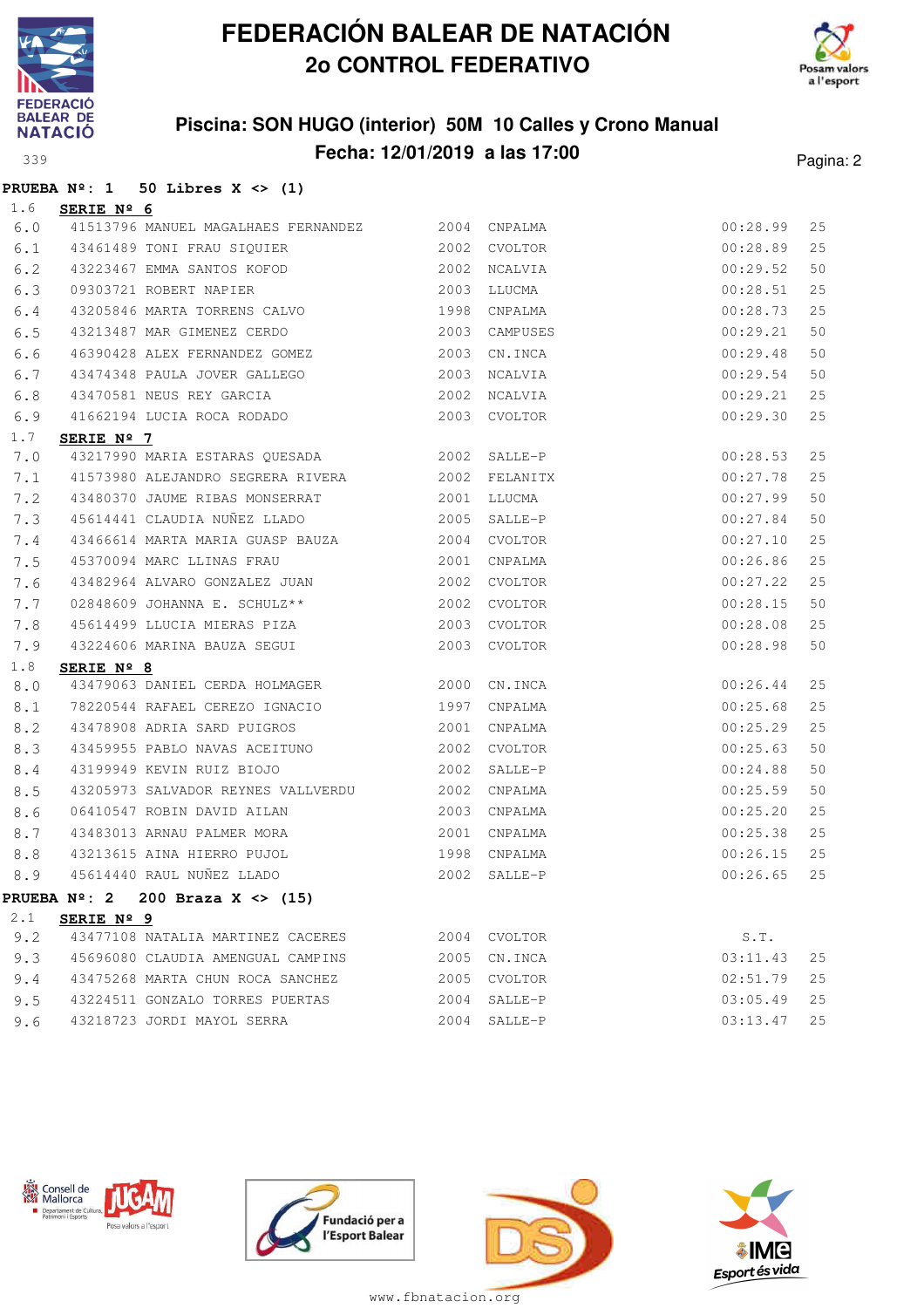



### **Piscina: SON HUGO (interior) 50M 10 Calles y Crono Manual Fecha: 12/01/2019 a las 17:00**<br>Pagina: 3

| ⌒⌒<br>$\sim$<br>۰. |  |
|--------------------|--|
|                    |  |

|             | PRUEBA $N^2$ : 2 200 Braza X <> (15)                        |      |              |          |    |
|-------------|-------------------------------------------------------------|------|--------------|----------|----|
| $2 \cdot 2$ | SERIE Nº 10                                                 |      |              |          |    |
|             | 10.2 43470223 AINA BOIX HOMAR 2005 CNPALMA                  |      |              | 02:48.81 | 25 |
|             | 10.3 43475420 LILIA ARROM LLIZO                             |      | 2004 CN.INCA | 02:45.11 | 25 |
|             | 10.4 46392450 GERARD FALCO GUILLEM                          |      | 2001 SALLE-P | 02:44.62 | 50 |
|             | 10.5 45614675 ALVARO MIRO JURADO                            |      | 2004 CVOLTOR | 02:41.03 | 25 |
|             | 10.6 49770151 ESTELA GARAU MORENO                           | 2005 | CNPALMA      | 02:47.67 | 25 |
|             | 10.7 43235046 PAULA GAYA BISQUERRA                          | 2005 | CN.INCA      | 02:54.33 | 50 |
|             | PRUEBA $N^{\circ}$ : 3 200 Espalda X <> (12)                |      |              |          |    |
| 3.1         | SERIE $N^{\circ}$ 11                                        |      |              |          |    |
|             | 11.1 45192702 NEUS CANYELLES FERRAGUT 2005 CVOLTOR          |      |              | 02:46.64 | 25 |
|             | 11.2 43478084 MARIA SERRA BONET                             |      | 2002 CNPALMA | 02:33.23 | 50 |
|             | 11.3 43234633 POL PEREZ MACARRO                             |      | 2002 CVOLTOR | 02:23.35 | 50 |
|             | 11.4 41543196 VICTOR MARTIN ROIG                            |      | 2002 CVOLTOR | 02:04.68 | 25 |
|             | 11.5 45187625 SERGI PUIG BLANCO                             |      | 2003 NCALVIA | 02:17.11 | 25 |
| 11.6        | 43470663 MARCOS SANCHEZ GONZALEZ 2004                       |      | SALLE-P      | 02:22.56 | 25 |
| 11.7        | 43214090 JOAN SASTRE RODRIGUEZ                              |      | 2004 CVOLTOR | 02:37.06 | 25 |
| 11.8        | 43227870 AINA TORO GARCIA                                   |      | 2002 NCALVIA | S.T.     |    |
|             | <b>PRUEBA Nº: 4</b><br>100 Mariposa X $\langle \rangle$ (8) |      |              |          |    |
| 4.1         | SERIE $N^{\circ}$ 12                                        |      |              |          |    |
|             | 12.0 43482964 ALVARO GONZALEZ JUAN 2002 CVOLTOR             |      |              | S.T.     |    |
|             | 12.1 43233035 LAURA SIMO PEREZ                              | 2005 | SALLE-P      | 01:19.34 | 25 |
|             | 12.2 45189546 NEUS SERRA REGAL                              | 2005 | CN.INCA      | 01:17.36 | 25 |
| 12.3        | 43469427 JOEL LOPEZ RISCO                                   |      | 2004 CN.INCA | 01:12.26 | 25 |
| 12.4        | 45192703 PAU CANYELLES FERRAGUT                             |      | 2003 CVOLTOR | 01:10.19 | 25 |
| 12.5        | 46394473 NEREA CASTAÑER NOGUERA                             |      | 2003 CVOLTOR | 01:12.47 | 25 |
| 12.6        | 78223022 KIARA TORRICO RUIZ                                 |      | 2005 CVOLTOR | 01:15.49 | 50 |
|             | 12.7 43217884 ALISON ANDREA PACHACAMA ROJAS 2004 CVOLTOR    |      |              | 01:18.79 | 50 |
|             | 12.8 43464409 IRENE VAZQUEZ ANDRES                          |      | 2004 SALLE-P | S.T.     |    |
| 4.2         | SERIE $N^{\circ}$ 13                                        |      |              |          |    |
| 13.0        | 43573918 NADIA CORRADINI KOPECKA 2005 NCALVIA               |      |              | 01:10.96 | 50 |
|             | 13.1 45186192 JERONI BARRERA ESTADES 2004                   |      | NCALVIA      | 01:07.87 | 25 |
| 13.2        | 43466209 ALEJANDRA RUIZ MARTIN 2003                         |      | CVOLTOR      | 01:08.34 | 50 |
| 13.3        | 45699211 SAMUEL DIAZ GUERRERO 2003                          |      | CNPALMA      | 01:04.77 | 50 |
| 13.4        | 43182823 MARC SANCHEZ TORRENS** 1992                        |      | SABADEL      | 00:55.05 | 50 |
| 13.5        | 46392451 MARC FALCO GUILLEM                                 | 2003 | SALLE-P      | 01:00.85 | 25 |
| 13.6        |                                                             |      |              | 01:04.55 | 25 |
| 13.7        | 41664004 AINA GARCIA VIVES 2003 SALLE-P                     |      |              | 01:07.58 | 25 |
| 13.8        | 43461002 JUAN RAMON LAGAR HIDALGO                           |      | 2003 CVOLTOR | 01:08.78 | 25 |







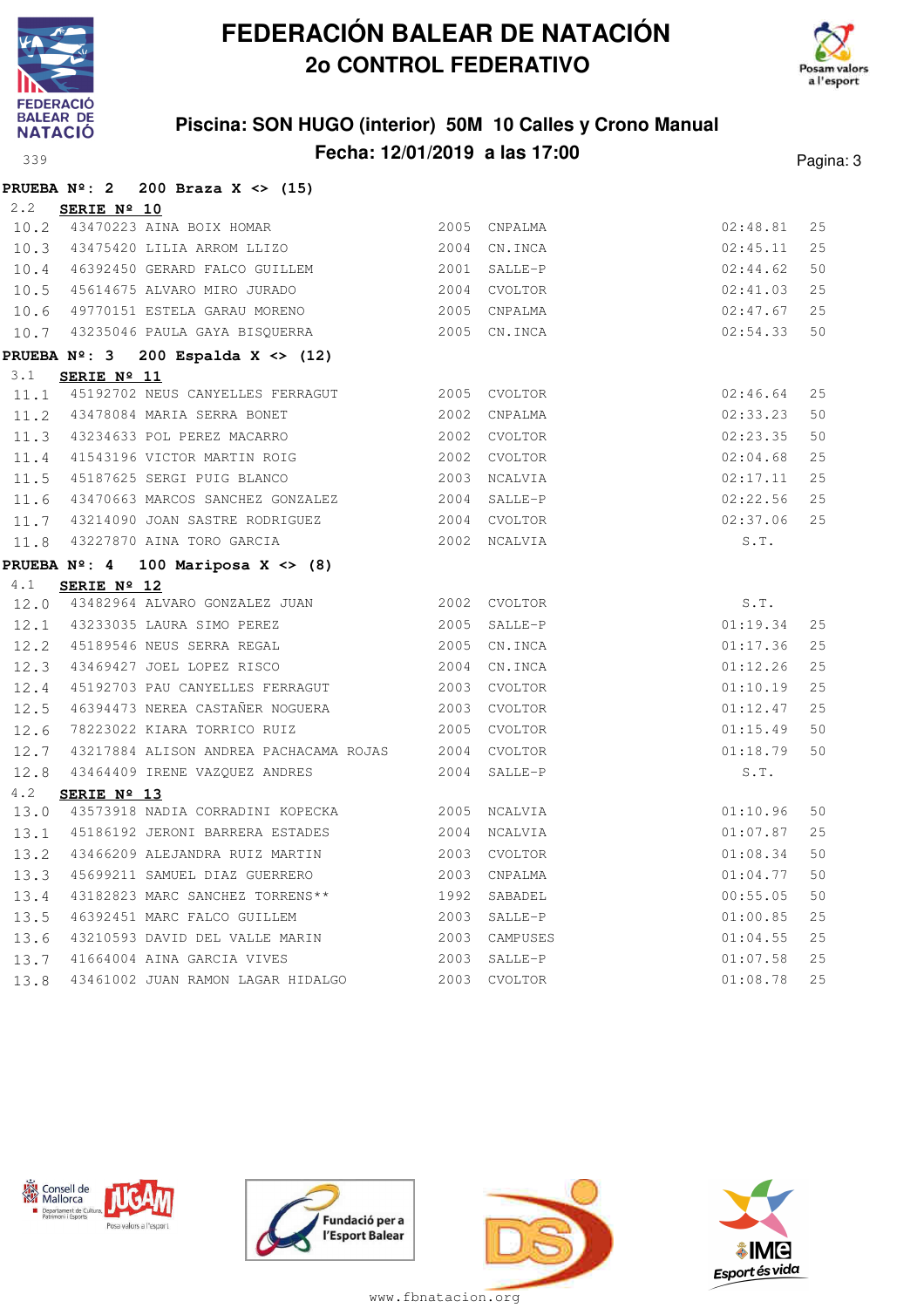



### **Piscina: SON HUGO (interior) 50M 10 Calles y Crono Manual Fecha: 12/01/2019 a las 17:00** Pagina: 4

|             |             | PRUEBA $N^2$ : 5 200 Estilos X <> (17)                                                              |              |              |                       |    |
|-------------|-------------|-----------------------------------------------------------------------------------------------------|--------------|--------------|-----------------------|----|
| 5.1         | SERIE Nº 14 |                                                                                                     |              |              |                       |    |
|             |             | 14.1 43233296 ANTONIA QUMEI SUREDA FERRA 2004 CVOLTOR                                               |              |              | S.T.                  |    |
| 14.2        |             | 45185608 JOAN VICENS BUJOSA 2003                                                                    |              | CNPALMA      | S.T.                  |    |
| 14.3        |             |                                                                                                     |              |              | 03:03.07              | 25 |
| 14.4        |             | 43218056 ELISABET Mª JAUME BELTRAN 2003 MASTBAL                                                     |              |              | 02:53.71              | 25 |
| 14.5        |             | 43480329 MIQUEL TORRES GINER 2004 SALLE-P                                                           |              |              | 02:54.14              | 25 |
| 14.6        |             | 45695489 NURIA VIVES BONILLA 2003                                                                   |              | BOCCHORIS    | S.T.                  |    |
| 14.7        |             | 78222374 Mª PILAR PERELLO FERRER 2000                                                               |              | CNPALMA      | S.T.                  |    |
| 5.2         | SERIE Nº 15 |                                                                                                     |              |              |                       |    |
| 15.1        |             | 45614381 MARTA RUBIO BUJOSA 2005 CNPALMA                                                            |              |              | 02:48.71              | 25 |
| 15.2        |             | 45614979 OSCAR DOMINGO CERQUEIRA 2004                                                               |              | CNPALMA      | 02:38.19              | 25 |
| 15.3        |             | 06922770 IVETA IVANOVA TODOROVA 2004                                                                |              | CVOLTOR      | 02:37.50              | 25 |
| 15.4        |             | 41620776 CRISTINA COMAS ANDREO 2001                                                                 |              | CN.INCA      | 02:39.96              | 50 |
| 15.5        |             | 43470223 AINA BOIX HOMAR<br>--                                                                      |              | 2005 CNPALMA | 02:37.28              | 25 |
| 15.6        |             | 43475268 MARTA CHUN ROCA SANCHEZ 2005 CVOLTOR                                                       |              |              | 02:39.13              | 25 |
| 15.7        |             | 46388666 MARTA RODRIGUEZ MIÑAN 6388666 MARTA RODRIGUEZ MIÑAN                                        |              | NCALVIA      | 02:42.19              | 25 |
| 15.8        |             | 45691467 MARTA BAÑOS VERA 2005 CVOLTOR                                                              |              |              | 02:49.71              | 25 |
| 5.3         | SERIE Nº 16 |                                                                                                     |              |              |                       |    |
| 16.0        |             | 49607602 AINA SALA RODRIGUEZ 2001 CNPALMA                                                           |              |              | 02:38.06              | 50 |
| 16.1        |             | 41543010 CARME GOMEZ CAMPINS 2003                                                                   |              | CNPALMA      | 02:32.40              | 25 |
| 16.2        |             | 43228977 CLAUDIA ALVAREZ FERNANDEZ 2002                                                             |              | CNPALMA      | 02:30.55              | 50 |
| 16.3        |             | 45608935 PEP FORTEZA FORTEZA 2002                                                                   |              | CNPALMA      | 02:29.70              | 50 |
| 16.4        |             | 43476153 MATEU VENY OLIVER                                                                          |              | 2002 CNPALMA | 02:24.50              | 50 |
| 16.5        |             | 46391666 EDUARD CERDA CALVO 2002                                                                    |              | CN.INCA      | 02:28.62              | 50 |
| 16.6        |             | 43472637 PAU MARTORELL CARDONA 2001                                                                 |              | CNPALMA      | 02:30.24              | 50 |
| 16.7        |             | 45614378 MARIA RUBIO BUJOSA                                                                         | 2002         | CNPALMA      | 02:30.34              | 25 |
| 16.8        |             | 43465024 LUCIA MENENDEZ GONZALEZ 62004 SALLE-P                                                      |              |              | 02:32.71              | 25 |
| 16.9        |             | 45184053 AINA TOMAS HERNANDEZ 2004 CNPALMA                                                          |              |              | 02:39.25              | 50 |
|             |             | PRUEBA $N^{\circ}$ : 6 50 Braza X <> (13)                                                           |              |              |                       |    |
| 6.1         | SERIE Nº 17 | 17.1 43461003 ADRIAN RODRIGUEZ HIDALGO 2003 CVOLTOR                                                 |              |              | S.T.                  |    |
|             |             |                                                                                                     |              |              | S.T.                  |    |
|             |             | 17.2 43474334 PAULA NADAL CANET 2004 NCALVIA<br>17.3 45185811 MARTA MARIA SALES LLINAS 2005 CVOLTOR |              |              | $S.T.$<br>00:45.81 25 |    |
|             |             |                                                                                                     | 2004 NCALVIA |              |                       |    |
|             |             | 17.4 43473472 ADAN ROMERO PONCE                                                                     |              |              | 00:41.28              | 50 |
| 17.5        |             | 41622475 MARTI ADROVER VICENS                                                                       |              | 2003 ES.ARTA | 00:41.06              | 25 |
| 17.6        |             | 43231515 ALEJANDRO SOCIAS SASTRE 62004 NCALVIA                                                      |              |              | S.T.                  |    |
|             |             | 17.7 43211875 DENIS JOEL CHIRIBOGA PILCO 2004 MASTBAL                                               |              |              | S.T.                  |    |
| 6.2<br>18.1 | SERIE Nº 18 | 43478107 SEBASTIA CRESPI LLOMPART 2001                                                              |              | CN.INCA      | 00:38.66              | 50 |
| 18.2        |             |                                                                                                     |              | SALLE-P      | 00:37.02              | 50 |
| 18.3        |             | 43213615 AINA HIERRO PUJOL                                                                          | 1998         | CNPALMA      | 00:33.35              | 25 |
| 18.4        |             | 43183969 CARLOS GOMARIZ GAYA                                                                        | 1992         | CVOLTOR      | 00:30.82              | 50 |
| 18.5        |             | 45187227 PERE LLOBERA RAMIS                                                                         |              | 1994 CN.INCA | 00:32.20              | 50 |
| 18.6        |             | 43474348 PAULA JOVER GALLEGO                                                                        |              | 2003 NCALVIA | 00:35.77              | 25 |
| 18.7        |             | 43461002 JUAN RAMON LAGAR HIDALGO  2003 CVOLTOR                                                     |              |              | 00:36.63              | 25 |
| 18.8        |             | 45692981 ELBA RODRIGUEZ GARCIA                                                                      |              | 2005 NCALVIA | 00:40.02              | 25 |
|             |             |                                                                                                     |              |              |                       |    |







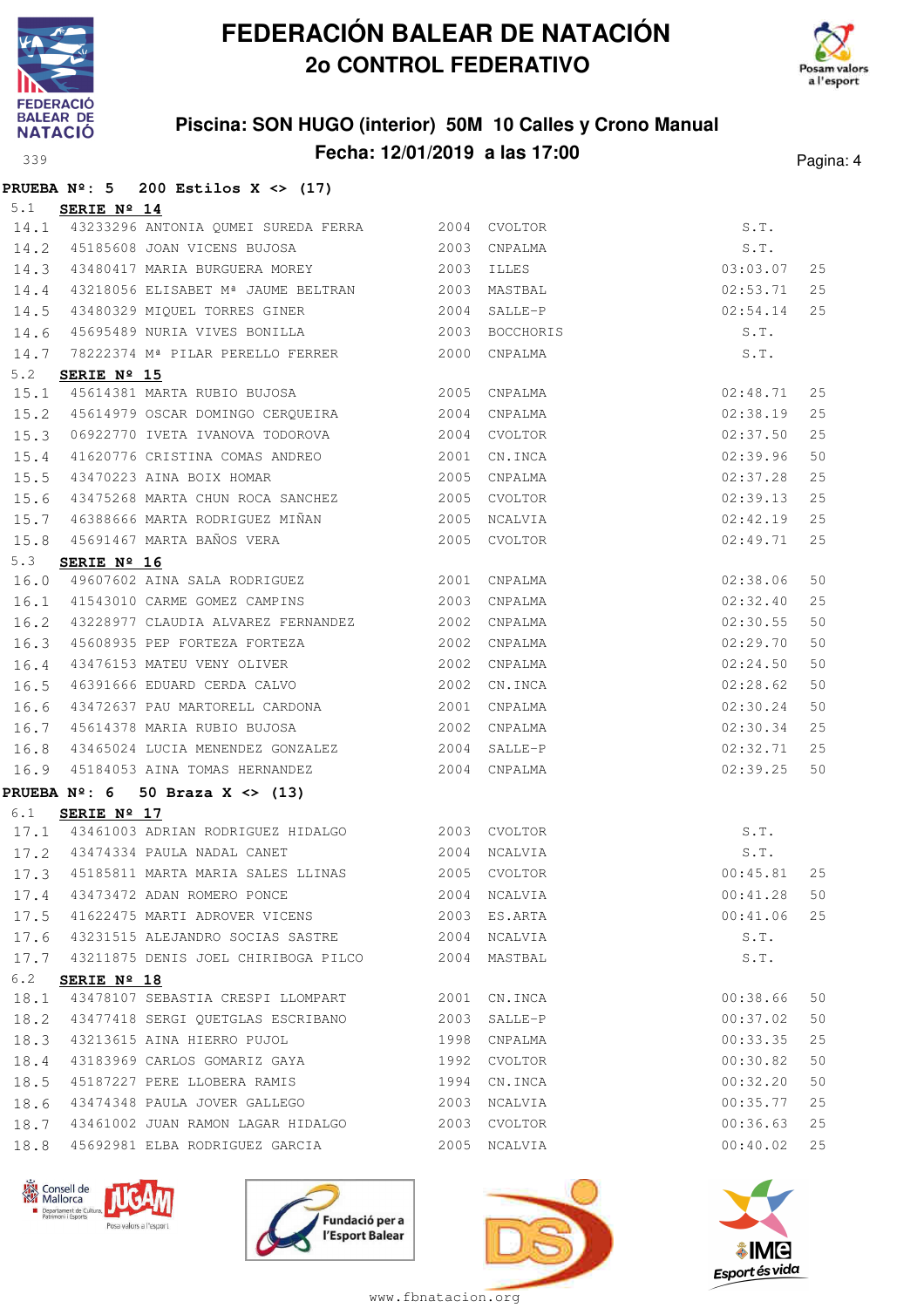



### **Piscina: SON HUGO (interior) 50M 10 Calles y Crono Manual Fecha: 12/01/2019 a las 17:00** Pagina: 5

|             |                      | PRUEBA $N^{\circ}$ : 7 1500 Libres X <> (6)        |              |              |          |    |
|-------------|----------------------|----------------------------------------------------|--------------|--------------|----------|----|
| 7.1         | SERIE Nº 19          |                                                    |              |              |          |    |
|             |                      | 19.4 07704218 DENIS MOLNAR                         | 2004 CNPALMA |              | 18:54.90 | 25 |
|             |                      | 19.5 43232487 LUA RIEDMULLER ALONSO 6 2005 NCALVIA |              |              | S.T.     |    |
|             | <b>PRUEBA Nº: 8</b>  | 200 Libres $X \leq (3)$                            |              |              |          |    |
| 8.1         | SERIE Nº 20          |                                                    |              |              |          |    |
| 20.0        |                      | 52030257 XAVIER RODRIGUEZ RAMON 2003 CVOLTOR       |              |              | S.T.     |    |
| 20.1        |                      | 78222156 PERE ANTONI GOST POU                      | 2004 CNMURO  |              | S.T.     |    |
| 20.2        |                      | 43473472 ADAN ROMERO PONCE 2004                    |              | NCALVIA      | 02:42.84 | 25 |
| 20.3        |                      | 43463950 ALEJANDRO ARIAS GOMILA 2004               |              | LLUCMA       | 02:37.86 | 25 |
| 20.4        |                      | 46390475 MARIA BARCELO SERRA                       | 2004         | LLUCMA       | 02:35.94 | 25 |
| 20.5        |                      | 45191890 GABRIEL REUS MEDIALDEA                    | 2004         | LLUCMA       | 02:36.97 | 25 |
| 20.6        |                      | 41620798 CRISTOFOL VIVES MOREY 2004                |              | CNMURO       | 02:38.26 | 25 |
| 20.7        |                      | 45370176 PAULA FRAU BOSCH 2005                     |              | NCALVIA      | S.T.     |    |
| 20.8        |                      | 46393703 MARIA BONET CORTES                        |              | 2001 NCALVIA | S.T.     |    |
| 8.2         | SERIE Nº 21          |                                                    |              |              |          |    |
| 21.0        |                      | 43474334 PAULA NADAL CANET                         |              | 2004 NCALVIA | 02:36.02 | 50 |
| 21.1        |                      | 43463781 NICOLAS PEREZ SERRANO PELLON 2004         |              | SALLE-P      | 02:29.30 | 25 |
| 21.2        |                      | 09137071 EMMA LYDIA NAPIER 2004                    |              | LLUCMA       | 02:28.23 | 25 |
| 21.3        |                      | 12344371 MARIOLA SVOLJSAK BENITO 2003              |              | NCALVIA      | 02:26.91 | 50 |
| 21.4        |                      | 46391659 ESTEVE ADELL HORRACH                      | 2004         | NCALVIA      | 02:25.97 | 50 |
| 21.5        |                      | 46393032 CAROLINA HEREDIA BLANCO 2005              |              | SALLE-P      | 02:24.14 | 25 |
| 21.6        |                      | 46388012 CATERINA THOMAS TABERNER 2004             |              | CNPALMA      | 02:30.60 | 50 |
| 21.7        |                      | 49773239 MARGALIDA RIBAS BERGAS                    | 2004 CNMURO  |              | 02:31.23 | 50 |
| 21.8        |                      |                                                    |              |              | 02:33.67 | 50 |
| 8.3<br>22.0 | SERIE Nº 22          | 49925382 ALEXANDRA SANDIN POLO 2004                |              | SALLE-P      | 02:22.64 | 25 |
| 22.1        |                      | 43475420 LILIA ARROM LLIZO 2004                    |              | CN.INCA      | 02:20.42 | 25 |
| 22.2        |                      | 43227870 AINA TORO GARCIA                          |              | 2002 NCALVIA | 02:19.52 | 25 |
| 22.3        |                      | 41573980 ALEJANDRO SEGRERA RIVERA 2002 FELANITX    |              |              | 02:20.20 | 50 |
| 22.4        |                      | 43224606 MARINA BAUZA SEGUI<br>2003                |              | CVOLTOR      | 02:15.33 | 50 |
| 22.5        |                      | 43460934 MARIA NEUS DELICADO MOLL 2003             |              | CVOLTOR      | 02:17.10 | 25 |
| 22.6        |                      | 43467318 GABRIELA VELASCO ROCHON 2005 CAMPUSES     |              |              | 02:18.61 | 25 |
| 22.7        |                      | 45187152 AITANA ROMAN ANDUJAR                      | 2002         | CNPALMA      | 02:22.34 | 50 |
| 22.8        |                      | 49605011 ANTONI CIFRE FERRAGUT                     |              | 2002 LLUCMA  | 02:20.71 | 25 |
| 22.9        |                      | 43477699 NEREA GONZALEZ ALARCON                    | 2002         | CNPALMA      | 02:23.20 | 25 |
| 8.4         | SERIE $N^{\circ}$ 23 |                                                    |              |              |          |    |
| 23.0        |                      | 43465023 LAURA MENENDEZ GONZALEZ                   |              | 2001 SALLE-P | 02:13.54 | 50 |
| 23.1        |                      | 49923805 MARTINA MANRESA MALBERTI                  | 2005         | SALLE-P      | 02:12.11 | 50 |
| 23.2        |                      | 49770151 ESTELA GARAU MORENO                       | 2005         | CNPALMA      | 02:10.95 | 50 |
| 23.3        |                      | 45187625 SERGI PUIG BLANCO                         | 2003         | NCALVIA      | 02:00.09 | 25 |
| 23.4        |                      | 41543196 VICTOR MARTIN ROIG                        | 2002         | CVOLTOR      | 01:57.00 | 50 |
| 23.5        |                      | 43476153 MATEU VENY OLIVER                         | 2002         | CNPALMA      | 01:57.95 | 25 |
| 23.6        |                      | 49607602 AINA SALA RODRIGUEZ                       | 2001         | CNPALMA      | 02:09.30 | 50 |
| 23.7        |                      | 43466374 NESTOR SIQUIER RIPOLL                     | 2004         | CNPALMA      | 02:07.74 | 25 |
| 23.8        |                      | 45614378 MARIA RUBIO BUJOSA                        | 2002         | CNPALMA      | 02:12.41 | 50 |
| 23.9        |                      | 43478084 MARIA SERRA BONET                         | 2002         | CNPALMA      | 02:15.00 | 50 |







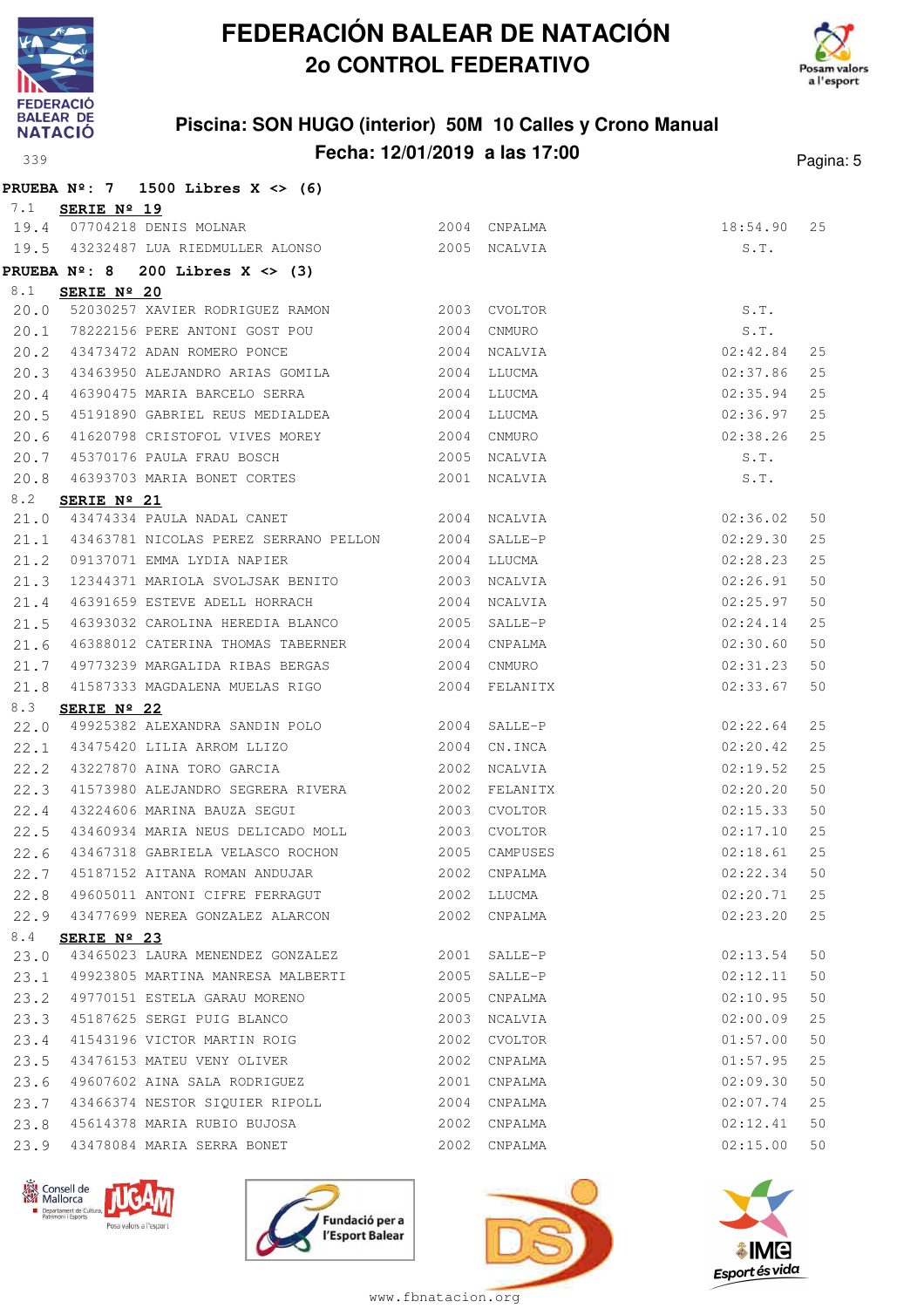

**PRUEBA Nº: 9 50 Espalda X <> (10)**

## **FEDERACIÓN BALEAR DE NATACIÓN 2o CONTROL FEDERATIVO**



### **Piscina: SON HUGO (interior) 50M 10 Calles y Crono Manual Fecha: 12/01/2019 a las 17:00** Pagina: 6

| 9.1  | SERIE Nº 24             |                                                      |              |               |          |    |
|------|-------------------------|------------------------------------------------------|--------------|---------------|----------|----|
| 24.2 |                         | 45691467 MARTA BAÑOS VERA                            |              | 2005 CVOLTOR  | 00:35.20 | 25 |
|      |                         | 24.3 49866462 LUCIA GONZALEZ VILLANUEVA 2004         |              | NCALVIA       | 00:34.29 | 25 |
|      |                         | 24.4 41586534 LAURA PONS SANTAMARIA                  | 2001         | CNMURO        | 00:33.94 | 25 |
| 24.5 |                         | 41619054 BARBARA MORAGUES CRESPI 2002                |              | CNMURO        | 00:35.21 | 50 |
|      |                         | 24.6 43223264 NATALIA DURAHO LOZANO 600 2001 CVOLTOR |              |               | 00:35.94 | 50 |
| 9.2  | SERIE Nº 25             |                                                      |              |               |          |    |
| 25.2 |                         | 43462244 ROSANA RIERA PEIDRO                         | 2002         | SALLE-P       | 00:33.80 | 50 |
|      |                         | 25.3 43465671 MALEN TOMAS MELERO                     | 2001         | SALLE-P       | 00:31.04 | 25 |
|      |                         | 25.4 43483013 ARNAU PALMER MORA                      |              | 2001 CNPALMA  | 00:29.89 | 50 |
|      |                         | 25.5 43198413 JOEL TRETT OLIVER                      |              | 2002 CNPALMA  | 00:31.43 | 50 |
|      |                         | 25.6 06410547 ROBIN DAVID AILAN                      |              | 2003 CNPALMA  | 00:32.14 | 25 |
|      |                         | 25.7 43223467 EMMA SANTOS KOFOD                      |              | 2002 NCALVIA  | 00:33.06 | 25 |
|      |                         | PRUEBA $N^{\circ}$ : 13 400 Libres X <> (4)          |              |               |          |    |
|      | 13.1 <b>SERIE Nº 26</b> |                                                      |              |               |          |    |
|      |                         | 26.2 46392451 MARC FALCO GUILLEM 2003 SALLE-P        |              |               | S.T.     |    |
|      |                         | 26.3 43223463 CANDELA SOLIS MOLINA                   | 2005         | <b>ILLES</b>  | 05:44.35 | 25 |
|      |                         | 26.4 43224511 GONZALO TORRES PUERTAS                 | 2004         | SALLE-P       | 05:06.33 | 25 |
| 26.5 |                         | 45692981 ELBA RODRIGUEZ GARCIA                       | 2005         | NCALVIA       | 05:28.73 | 25 |
| 26.6 |                         | 43480417 MARIA BURGUERA MOREY                        |              | 2003 ILLES    | 05:51.87 | 50 |
| 26.7 |                         | 78220544 RAFAEL CEREZO IGNACIO                       | 1997         | CNPALMA       | S.T.     |    |
|      | 13.2 <b>SERIE Nº 27</b> |                                                      |              |               |          |    |
| 27.2 |                         | 78223022 KIARA TORRICO RUIZ                          |              | 2005 CVOLTOR  | 05:01.66 | 25 |
|      |                         | 27.3 43469427 JOEL LOPEZ RISCO                       | 2004         | CN.INCA       | 04:52.89 | 25 |
|      |                         | 27.4 46390428 ALEX FERNANDEZ GOMEZ                   |              | 2003 CN.INCA  | 04:50.59 | 25 |
| 27.5 |                         | 41658679 DAVID GAVILLA HERNANDEZ                     |              | 2003 ES.ARTA  | 04:51.19 | 25 |
|      |                         | 27.6 03764732 IVAN TEVZADZE                          |              | 2003 FELANITX | 05:04.21 | 50 |
|      |                         | 27.7 43460934 MARIA NEUS DELICADO MOLL               |              | 2003 CVOLTOR  | 05:04.67 | 25 |
|      | 13.3 SERIE Nº 28        |                                                      |              |               |          |    |
| 28.0 |                         | 41587075 ATALIA PRAT PEREZ 2002 ES.ARTA              |              |               | 04:43.79 | 25 |
|      |                         | 28.1 43466209 ALEJANDRA RUIZ MARTIN                  | 2003 CVOLTOR |               | 04:43.32 | 50 |
| 28.2 |                         | 45186192 JERONI BARRERA ESTADES                      | 2004         | NCALVIA       | 04:34.83 | 25 |
| 28.3 |                         | 43214090 JOAN SASTRE RODRIGUEZ                       | 2004         | CVOLTOR       | 04:33.82 | 50 |
| 28.4 |                         | 45699211 SAMUEL DIAZ GUERRERO                        | 2003         | CNPALMA       | 04:13.99 | 25 |
| 28.5 |                         | 43228048 LUCIA CARLA ELICABE CATALAN 2003            |              | CNPALMA       | 04:31.52 | 50 |
| 28.6 |                         | 45611418 GUILLEM ESTARELLAS DE HARO 2004 CAMPUSES    |              |               | 04:31.14 | 25 |
| 28.7 |                         | 43466614 MARTA MARIA GUASP BAUZA                     | 2004         | CVOLTOR       | 04:43.13 | 50 |
| 28.8 |                         | 41513796 MANUEL MAGALHAES FERNANDEZ 2004             |              | CNPALMA       | 04:41.32 | 25 |
| 28.9 |                         | 41618413 JOAN EVANGELISTI VADELL                     | 2001         | LLUCMA        | 04:45.55 | 25 |







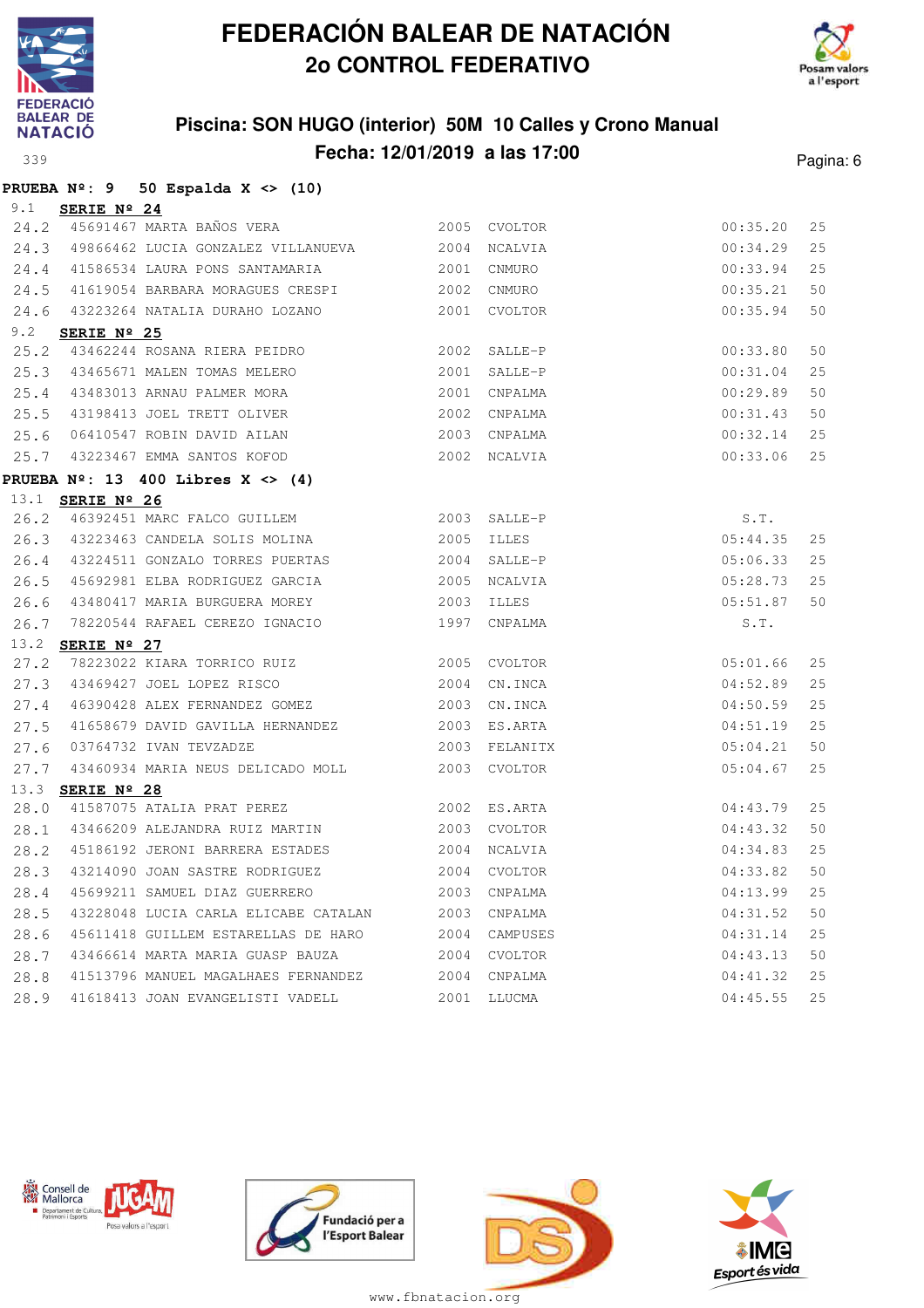



## **Piscina: SON HUGO (interior) 50M 10 Calles y Crono Manual Fecha: 12/01/2019 a las 17:00** Pagina: 7

|              |                         | PRUEBA $N^2$ : 14 100 Braza X <> (14)                                       |      |                         |                      |      |
|--------------|-------------------------|-----------------------------------------------------------------------------|------|-------------------------|----------------------|------|
|              | 14.1 <b>SERIE Nº 29</b> |                                                                             |      |                         |                      |      |
| 29.0         |                         |                                                                             |      |                         | 01:38.61             | 25   |
|              |                         | 29.1 45696080 CLAUDIA AMENGUAL CAMPINS 2005                                 |      | CN.INCA                 | 01:27.62             | 25   |
| 29.2         |                         | 43478107 SEBASTIA CRESPI LLOMPART 2001                                      |      | CN.INCA                 | 01:25.74             | 50   |
| 29.3         |                         | 45184053 AINA TOMAS HERNANDEZ                                               | 2004 | CNPALMA                 | 01:20.43             | 25   |
| 29.4         |                         | 43223998 JARA PUERTAS PUYOL                                                 | 2003 | SALLE-P                 | 01:19.03             | 25   |
| 29.5         |                         | 06922770 IVETA IVANOVA TODOROVA                                             | 2004 | CVOLTOR                 | 01:19.75             | 25   |
| 29.6         |                         | 45691103 PAULA COLOMAR CARRASCO                                             | 2004 | CAMPUSES                | 01:22.12             | 25   |
| 29.7         |                         | 43464409 IRENE VAZQUEZ ANDRES                                               | 2004 | SALLE-P                 | 01:24.76             | 25   |
| 29.8         |                         | 43467093 ARNAU-KAREL DEPREZ SANTAMARIA 2004                                 |      | ILLES                   | 01:28.73             | 25   |
| 29.9         |                         | 43218056 ELISABET Mª JAUME BELTRAN 2003 MASTBAL                             |      |                         | S.T.                 |      |
|              | 14.2 <b>SERIE Nº 30</b> |                                                                             |      |                         |                      |      |
| 30.0         |                         | 41620776 CRISTINA COMAS ANDREO 2001                                         |      | CN.INCA                 | 01:18.09             | 25   |
| 30.1         |                         | 43235046 PAULA GAYA BISQUERRA                                               | 2005 | CN.INCA                 | 01:16.93             | 25   |
| 30.2         |                         | 45614675 ALVARO MIRO JURADO                                                 | 2004 | CVOLTOR                 | 01:15.80             | 25   |
| 30.3         |                         | 41543010 CARME GOMEZ CAMPINS                                                | 2003 | CNPALMA                 | 01:17.56             | 50   |
| 30.4         |                         | 46392450 GERARD FALCO GUILLEM                                               | 2001 | SALLE-P                 | 01:10.58             | 25   |
| 30.5         |                         | 43475536 GUILLEM SALVA GUAL                                                 | 2003 | CVOLTOR                 | 01:11.67             | 25   |
| 30.6         |                         | 43234633 POL PEREZ MACARRO 2002                                             |      | CVOLTOR                 | 01:15.54             | 25   |
| 30.7         |                         | 43218055 RAFEL JOSEP JAUME IBELTRAN 2003                                    |      | CNPALMA                 | 01:16.60             | 25   |
| 30.8         |                         | 43478016 MARIA RULLAN MARTINEZ                                              |      | 2003 CNPALMA            | 01:17.96             | 25   |
|              |                         | 30.9 43471141 BARTOMEU VERDERA VAZQUEZ                                      |      | 2004 CAMPUSES           | 01:18.44             | 25   |
|              |                         | PRUEBA $N^{\circ}$ : 15 50 Mariposa X <> (7)                                |      |                         |                      |      |
|              | 15.1 <b>SERIE Nº 31</b> |                                                                             |      |                         |                      |      |
|              |                         | 31.2 43186151 MIGUEL CLADERA MUNAR 1992                                     |      | CN.INCA                 | S.T.                 |      |
|              |                         | 31.3 45188148 SOFIA ROMERO AVILES                                           | 2002 | CNPALMA                 | 00:34.64             | 25   |
| 31.4         |                         | 41587075 ATALIA PRAT PEREZ 2002                                             |      | ES.ARTA                 | 00:34.32             | 50   |
| 31.5         |                         | 45614381 MARTA RUBIO BUJOSA 2005                                            |      | CNPALMA                 | 00:34.17             | 25   |
|              |                         | 31.6 43463950 ALEJANDRO ARIAS GOMILA                                        |      | 2004 LLUCMA             | S.T.                 |      |
|              | 15.2 SERIE Nº 32        |                                                                             |      |                         |                      |      |
|              |                         | 32.2 41543011 FRANCETTE GOMEZ CAMPINS 2005 CNPALMA                          |      |                         | 00:32.74             | 25   |
|              |                         | 32.3 12344371 MARIOLA SVOLJSAK BENITO 2003 NCALVIA                          |      |                         | 00:32.56             | 50   |
|              |                         | 32.4 43573918 NADIA CORRADINI KOPECKA 2005 NCALVIA                          |      |                         | $00:31.84$ 25        |      |
|              |                         | 32.5 49605011 ANTONI CIFRE FERRAGUT                                         |      | 2002 LLUCMA             | 00:32.10             | 25   |
|              |                         | 32.6 43470581 NEUS REY GARCIA                                               |      | 2002 NCALVIA            | 00:32.32             | 25   |
|              |                         | 32.7 46388666 MARTA RODRIGUEZ MIÑAN                                         |      | 2005 NCALVIA            | 00:33.81             | 25   |
|              | 15.3 SERIE Nº 33        |                                                                             |      | 2003 CNPALMA            |                      |      |
| 33.0         |                         | 43218055 RAFEL JOSEP JAUME IBELTRAN<br>46393703 MARIA BONET CORTES          |      |                         | 00:31.10             | 25   |
| 33.1         |                         |                                                                             | 2001 | NCALVIA                 | 00:30.89             | 50   |
| 33.2         |                         | 45371761 JOAN LLODRA SERRA                                                  | 2002 | SALLE-P                 | 00:29.49             | 25   |
| 33.3         |                         | 45190652 RAUL BERMIN MORAIS<br>43183969 CARLOS GOMARIZ GAYA 67 1992 CVOLTOR | 2002 | CNPALMA                 | 00:29.18             | 25   |
| 33.4         |                         | 43465671 MALEN TOMAS MELERO                                                 | 2001 |                         | 00:27.21             | $50$ |
| 33.5         |                         |                                                                             |      | SALLE-P                 | 00:28.72             | 25   |
| 33.6<br>33.7 |                         | 43205973 SALVADOR REYNES VALLVERDU 2002<br>45185608 JOAN VICENS BUJOSA      |      | CNPALMA                 | 00:29.50<br>00:29.71 | 50   |
|              |                         | 43205846 MARTA TORRENS CALVO                                                | 2003 | CNPALMA<br>1998 CNPALMA | 00:30.75             | 25   |
| 33.8         |                         |                                                                             |      |                         |                      | 25   |







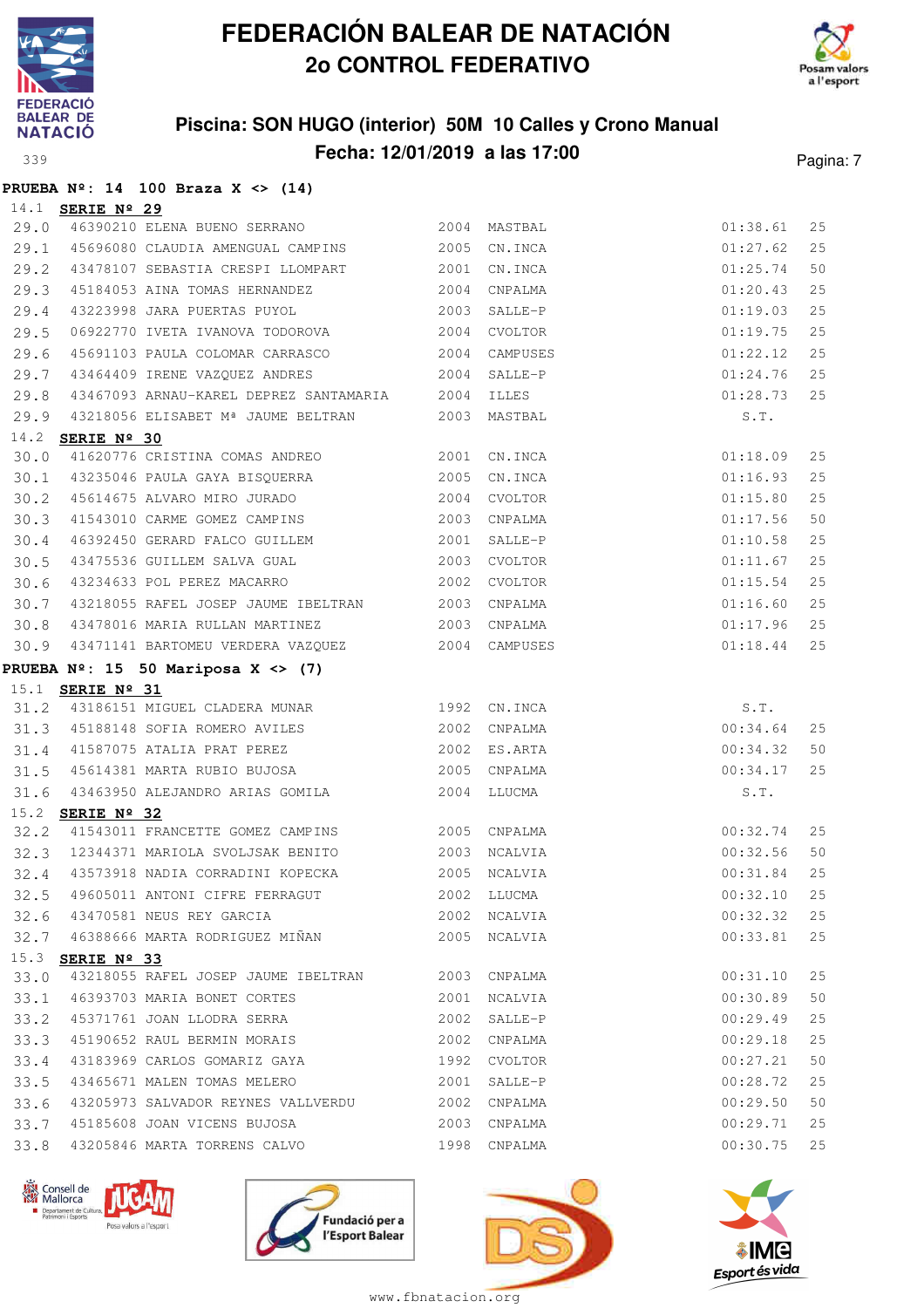



## **Piscina: SON HUGO (interior) 50M 10 Calles y Crono Manual Fecha: 12/01/2019 a las 17:00** Pagina: 8

|      | PRUEBA $N^{\circ}$ : 15 50 Mariposa X <> (7)           |      |               |               |    |
|------|--------------------------------------------------------|------|---------------|---------------|----|
|      | 15.3 SERIE Nº 33                                       |      |               |               |    |
|      | 33.9 45187152 AITANA ROMAN ANDUJAR 2002 CNPALMA        |      |               | 00:31.76 50   |    |
|      | PRUEBA $N^{\circ}$ : 16 800 Libres X <> (5)            |      |               |               |    |
|      | 16.1 SERIE Nº 34                                       |      |               |               |    |
|      | 34.4 43473758 ROBERTO GALLEGO MELCHOR 2002 SALLE-P     |      |               | 09:35.34 50   |    |
|      | 34.5 02725178 MICHELLE FLIPO                           |      | 1988 CNPALMA  | $10:44.93$ 50 |    |
|      | PRUEBA $N^{\circ}$ : 17 100 Espalda X <> (11)          |      |               |               |    |
|      | 17.1 SERIE Nº 35                                       |      |               |               |    |
|      | 35.1 41618327 JESUS SANSALONI FLORES 2004 ES.ARTA      |      |               | 01:22.00      | 25 |
|      | 35.2 43213212 AZUL DAINO VEGA                          |      | 2004 FELANITX | 01:19.32      | 25 |
|      | 35.3 49484156 PAULA MORRO COLOM 2003 CVOLTOR           |      |               | 01:17.50      | 25 |
| 35.4 | 43463781 NICOLAS PEREZ SERRANO PELLON 2004 SALLE-P     |      |               | $01:13.24$ 25 |    |
|      | 35.5 41543011 FRANCETTE GOMEZ CAMPINS 2005 CNPALMA     |      |               | $01:15.81$ 25 |    |
|      | 35.6 43233035 LAURA SIMO PEREZ                         |      | 2005 SALLE-P  | $01:18.18$ 25 |    |
|      | 35.7 46393032 CAROLINA HEREDIA BLANCO 2005 SALLE-P     |      |               | 01:20.10 25   |    |
| 35.8 | 45185811 MARTA MARIA SALES LLINAS 2005 CVOLTOR         |      |               | 01:23.13 25   |    |
|      | 17.2 SERIE Nº 36                                       |      |               |               |    |
| 36.0 | 03764732 IVAN TEVZADZE XARA VARI 2003 FELANITX         |      |               | 01:11.42 25   |    |
|      | 36.1 43198413 JOEL TRETT OLIVER                        |      | 2002 CNPALMA  | 01:11.65 50   |    |
|      | 36.2 43467318 GABRIELA VELASCO ROCHON 2005 CAMPUSES    |      |               | 01:08.93 25   |    |
|      |                                                        |      | SALLE-P       | $01:06.75$ 25 |    |
|      | 36.4 43210593 DAVID DEL VALLE MARIN 2003 CAMPUSES      |      |               | 01:05.92 50   |    |
| 36.5 | 45608935 PEP FORTEZA FORTEZA                           |      | 2002 CNPALMA  | $01:04.59$ 25 |    |
| 36.6 | 43465024 LUCIA MENENDEZ GONZALEZ 60022000 2004 SALLE-P |      |               | 01:08.45 25   |    |
|      | 36.7 43461489 TONI FRAU SIQUIER 2002 CVOLTOR           |      |               | $01:08.71$ 25 |    |
| 36.8 | 46391666 EDUARD CERDA CALVO 2002 CN.INCA               |      |               | $01:11.16$ 25 |    |
|      | PRUEBA $N^{\circ}$ : 18 200 Mariposa X <> (9)          |      |               |               |    |
|      | 18.1 <b>SERIE Nº 37</b>                                |      |               |               |    |
|      | 37.2 45370094 MARC LLINAS FRAU 2001 CNPALMA            |      |               | S.T.          |    |
|      | 37.3 46394473 NEREA CASTAÑER NOGUERA 2003 CVOLTOR      |      |               | $02:33.68$ 25 |    |
|      | 37.4 45371761 JOAN LLODRA SERRA                        |      | 2002 SALLE-P  | $02:27.53$ 25 |    |
| 37.5 | 41664004 AINA GARCIA VIVES 2003 SALLE-P                |      |               | 02:33.02 25   |    |
| 37.6 | 45189546 NEUS SERRA REGAL 2005 CN.INCA                 |      |               | 02:50.50 25   |    |
|      | PRUEBA $N^2$ : 19 100 Libres X <> (2)                  |      |               |               |    |
|      | 19.1 <b>SERIE Nº 38</b>                                |      |               |               |    |
|      | 38.0 41622475 MARTI ADROVER VICENS 2003 ES.ARTA        |      |               | 01:17.77      | 25 |
|      | 38.1 43479384 JUAN CERVANTES POUSIBET 2003             |      | CVOLTOR       | 01:12.42      | 25 |
|      | 38.2 43462985 MARC ALEMANY CODINA 2001                 |      | SALLE-P       | 01:10.82      | 25 |
| 38.3 | 46389177 AINA CACERES TORRES                           | 2005 | CN.INCA       | 01:10.87      | 25 |
| 38.4 | 46388012 CATERINA THOMAS TABERNER 2004                 |      | CNPALMA       | 01:09.83      | 25 |
| 38.5 | 43217884 ALISON ANDREA PACHACAMA ROJAS 2004            |      | CVOLTOR       | 01:10.86      | 50 |
| 38.6 | 45192702 NEUS CANYELLES FERRAGUT 2005 CVOLTOR          |      |               | 01:11.20      | 25 |
| 38.7 | 43213212 AZUL DAINO VEGA                               |      | 2004 FELANITX | 01:13.05      | 50 |
| 38.8 |                                                        |      |               | 01:14.89      | 25 |
| 38.9 | 45608970 SOFIA MARTIN EXTREMERA                        |      | 2005 MASTBAL  | 01:19.38 25   |    |







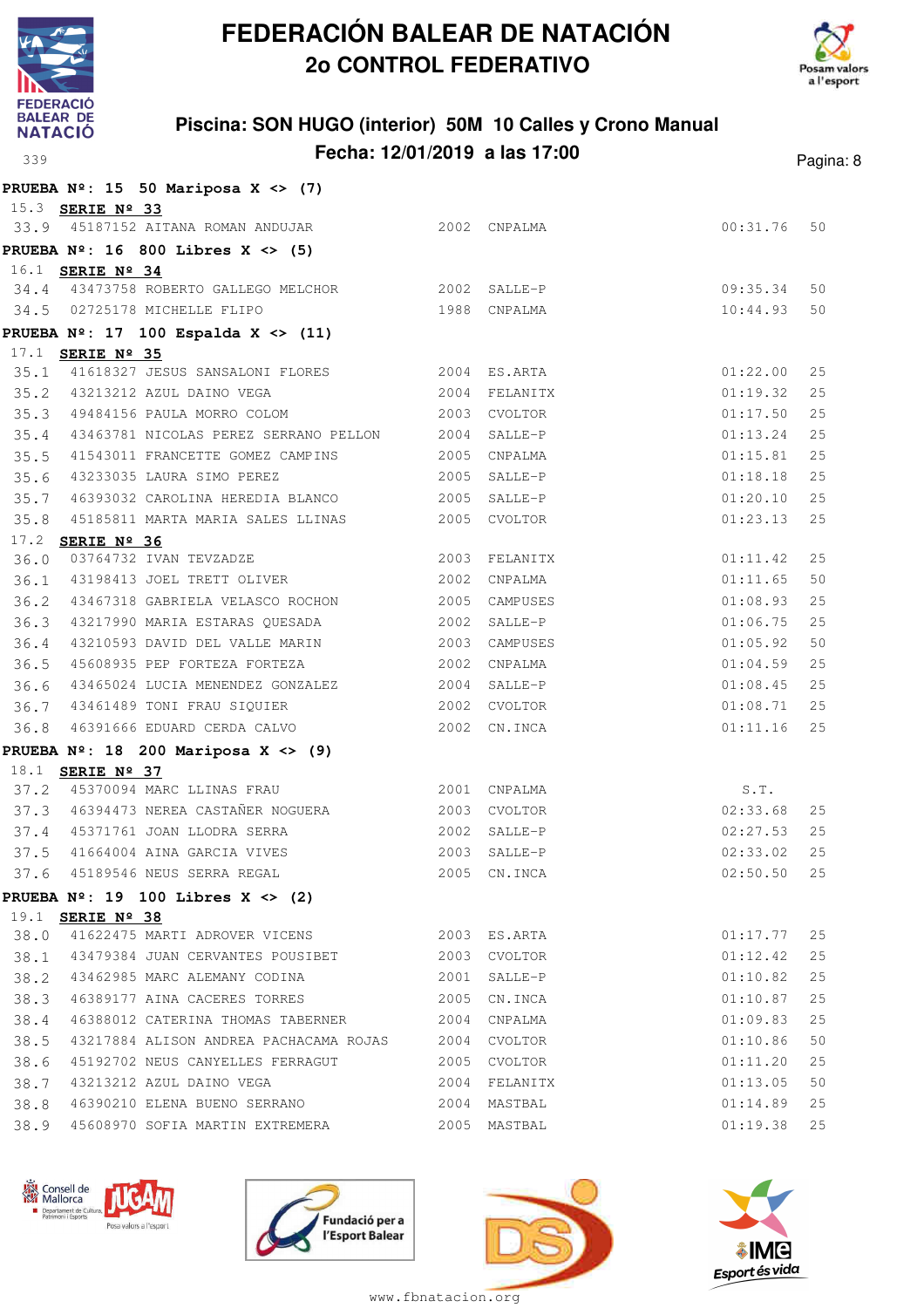

**PRUEBA Nº: 19 100 Libres X <> (2)**

## **FEDERACIÓN BALEAR DE NATACIÓN 2o CONTROL FEDERATIVO**



### **Piscina: SON HUGO (interior) 50M 10 Calles y Crono Manual Fecha: 12/01/2019 a las 17:00** Pagina: 9

|      | 19.2 SERIE Nº 39 |                                                                                     |      |                     |          |    |
|------|------------------|-------------------------------------------------------------------------------------|------|---------------------|----------|----|
| 39.0 |                  | 43223998 JARA PUERTAS PUYOL 2003 SALLE-P                                            |      |                     | 01:09.93 | 50 |
| 39.1 |                  | 43233296 ANTONIA QUMEI SUREDA FERRA 2004 CVOLTOR                                    |      |                     | 01:07.02 | 25 |
| 39.2 |                  | 45691103 PAULA COLOMAR CARRASCO 2004                                                |      | CAMPUSES            | 01:07.66 | 50 |
| 39.3 |                  | 49925382 ALEXANDRA SANDIN POLO 2004                                                 |      | SALLE-P             | 01:07.49 | 50 |
| 39.4 |                  | 43461003 ADRIAN RODRIGUEZ HIDALGO 2003                                              |      | CVOLTOR             | 01:05.52 | 25 |
| 39.5 |                  | 43477699 NEREA GONZALEZ ALARCON 2002                                                |      | CNPALMA             | 01:06.43 | 25 |
| 39.6 |                  | 2004<br>43218723 JORDI MAYOL SERRA                                                  |      | SALLE-P             | 01:05.97 | 25 |
| 39.7 |                  | 43473260 RAUL TUDELA MALLEN 2004 CVOLTOR<br>45371886 PAULA MUT TUGORES 2005 CVOLTOR |      |                     | 01:07.87 | 50 |
| 39.8 |                  |                                                                                     |      |                     | 01:08.26 | 50 |
| 39.9 |                  | 43477108 NATALIA MARTINEZ CACERES 2004 CVOLTOR                                      |      |                     | 01:09.78 | 25 |
|      | 19.3 SERIE Nº 40 |                                                                                     |      |                     |          |    |
| 40.0 |                  | 43477418 SERGI QUETGLAS ESCRIBANO 2003 SALLE-P                                      |      |                     | 01:04.53 | 25 |
| 40.1 |                  | 41658679 DAVID GAVILLA HERNANDEZ 2003 ES.ARTA                                       |      |                     | 01:05.62 | 50 |
| 40.2 |                  | 41662194 LUCIA ROCA RODADO 60 2003 CVOLTOR                                          |      |                     | 01:03.78 | 25 |
| 40.3 |                  | 43229623 SARA GIRALDO PEDROTE 2005                                                  |      | CAMPUSES            | 01:03.37 | 25 |
| 40.4 |                  | 43480370 JAUME RIBAS MONSERRAT 2001                                                 |      | LLUCMA              | 01:02.31 | 25 |
| 40.5 |                  | 43213487 MAR GIMENEZ CERDO                                                          |      | 2003 CAMPUSES       | 01:04.25 | 50 |
| 40.6 |                  | 45192703 PAU CANYELLES FERRAGUT 2003                                                |      | CVOLTOR             | 01:04.58 | 50 |
| 40.7 |                  | 45187556 ARNAU ALCOVER BARBOSA 2004                                                 |      | 01:03.69<br>SALLE-P |          | 25 |
| 40.8 |                  | 43462244 ROSANA RIERA PEIDRO 2002 SALLE-P                                           |      |                     | 01:06.09 | 50 |
|      |                  | 40.9 41622632 JORGE GONZALEZ CABALLERO 2004 ES.ARTA                                 |      |                     | 01:05.12 | 25 |
| 19.4 | SERIE Nº 41      |                                                                                     |      |                     |          |    |
| 41.0 |                  | 43228977 CLAUDIA ALVAREZ FERNANDEZ 2002 CNPALMA                                     |      |                     | 01:03.03 | 50 |
| 41.1 |                  | 43475536 GUILLEM SALVA GUAL 2003                                                    |      | CVOLTOR             | 01:00.34 | 25 |
| 41.2 |                  | 43480329 MIQUEL TORRES GINER 2004                                                   |      | SALLE-P             | 00:59.31 | 25 |
| 41.3 |                  | 43465023 LAURA MENENDEZ GONZALEZ 2001                                               |      | SALLE-P             | 01:00.37 | 50 |
| 41.4 |                  | 2002<br>45614440 RAUL NUÑEZ LLADO                                                   |      | SALLE-P             | 00:58.42 | 25 |
| 41.5 |                  | 49923805 MARTINA MANRESA MALBERTI 2005                                              |      | SALLE-P             | 01:00.26 | 50 |
| 41.6 |                  | 45614499 LLUCIA MIERAS PIZA 2003 CVOLTOR                                            |      |                     | 00:59.69 | 25 |
| 41.7 |                  | 43471141 BARTOMEU VERDERA VAZQUEZ 6000 2004 CAMPUSES                                |      |                     | 01:00.03 | 25 |
| 41.8 |                  | 02848609 JOHANNA E. SCHULZ ** 2002                                                  |      | CVOLTOR             | 01:03.01 | 50 |
| 41.9 |                  | 2003 LLUCMA<br>09303721 ROBERT NAPIER                                               |      |                     | 01:01.94 | 25 |
|      |                  |                                                                                     |      |                     |          |    |
|      | 19.5 SERIE Nº 42 |                                                                                     |      |                     |          |    |
| 42.0 |                  | 43466374 NESTOR SIQUIER RIPOLL 2004 CNPALMA                                         |      |                     | 00:57.43 | 25 |
| 42.1 |                  | 78222374 Mª PILAR PERELLO FERRER 2000                                               |      | CNPALMA             | 00:57.57 | 25 |
| 42.2 |                  |                                                                                     |      | CN.INCA             | 00:58.24 | 50 |
| 42.3 |                  | 45190652 RAUL BERMIN MORAIS                                                         | 2002 | CNPALMA             | 00:55.94 | 25 |
| 42.4 |                  | 43199949 KEVIN RUIZ BIOJO                                                           | 2002 | SALLE-P             | 00:53.91 | 25 |
| 42.5 |                  | 43478908 ADRIA SARD PUIGROS                                                         | 2001 | CNPALMA             | 00:55.81 | 25 |
| 42.6 |                  | 43459955 PABLO NAVAS ACEITUNO                                                       | 2002 | CVOLTOR             | 00:56.14 | 25 |
| 42.7 |                  | 43472637 PAU MARTORELL CARDONA                                                      |      | 2001 CNPALMA        | 00:56.70 | 25 |
| 42.8 |                  | 45611418 GUILLEM ESTARELLAS DE HARO 2004 CAMPUSES                                   |      |                     | 00:57.43 | 25 |